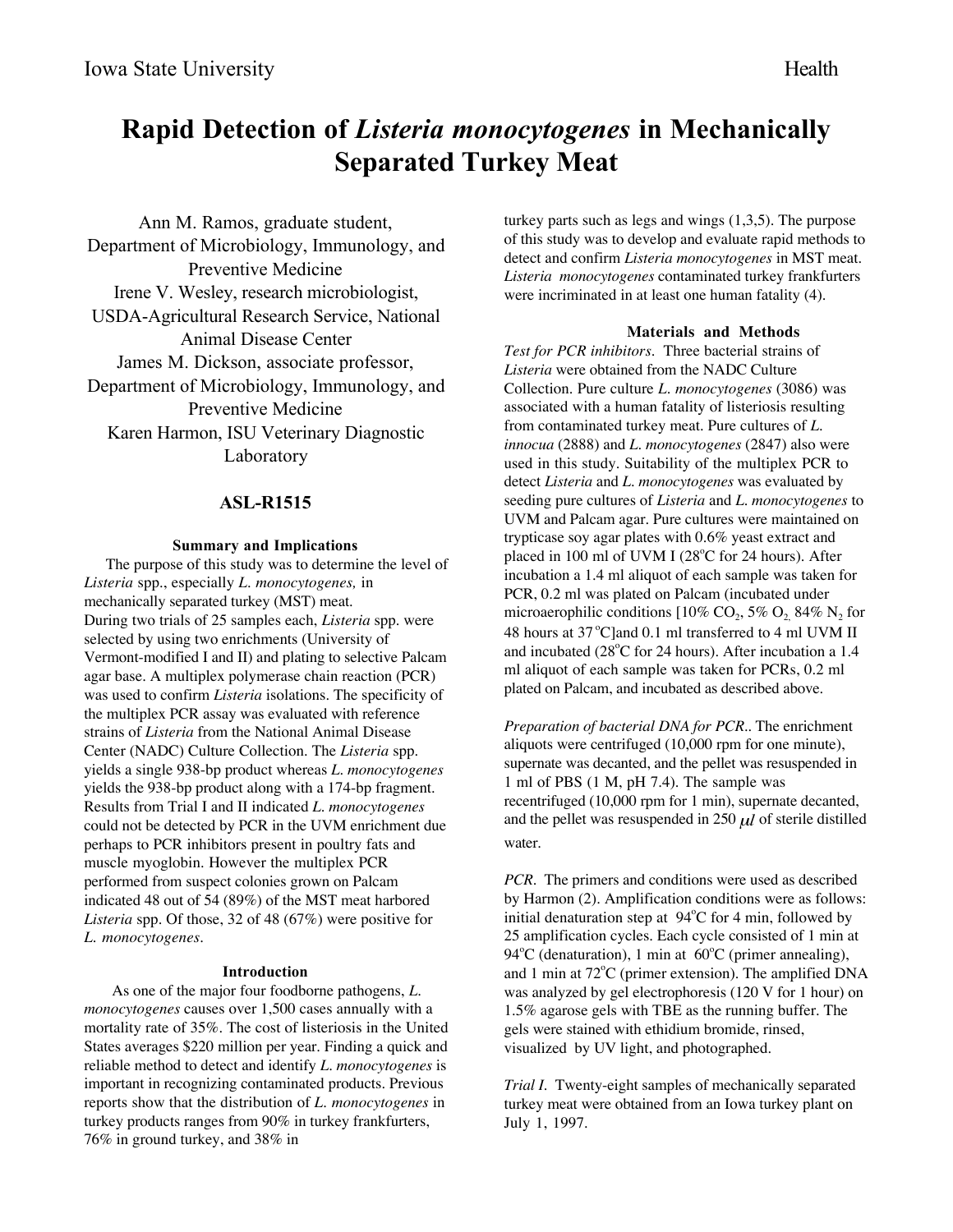*Listeria enrichment and growth*. As shown in Figure 1, 25 g of each sample was placed in 225 ml of UVM I enrichment and incubated  $(28^{\circ}$ C for 24 hours). After incubation 0.2 ml was plated onto Palcam, 1.4 ml was transferred into the 25 ml UVM II and incubated  $(28^{\circ}$ C for 24 hours), and 250  $\mu$ *l* of each sample was taken for PCR. After incubation 0.2 ml were plated on Palcam and  $250 \mu l$  of each sample was taken for PCR. The Palcam plates were incubated under microaerophilic conditions  $(10\% \text{ CO}_2, 5\% \text{ O}_2, 84\% \text{ N}_2)$  for 48 hours at 37<sup>o</sup>C.

*Preparation of bacterial DNA for PCR.* Bacterial strains were swiped off Palcam plates and placed in 250  $\mu$ *l* of sterile distilled water. For PCR analysis samples from both enrichments and plates were boiled and centrifuged at (10,000 rpm for 1 min).

*PCR*. PCR setup was done the same as in Trial I.

*Trail II*. Twenty-six samples of MST meat were obtained from an Iowa turkey plant on July 14, 1997.

*Listeria enrichment and growth*. The enrichment set up was the same as in Trial I.

*Preparation of bacterial DNA for PCR*. The preparation of the DNA was done the same as in Trial I with the addition of the washing technique for the enrichments.

*PCR.* PCR setup was performed as in Trial I.

### **Results and Discussion**

Pure cultures of *Listeria* spp. and *L. monocytogenes* were detected from enrichments after washing (Figure 2). Pure culture strains of *L. monocytogenes* NADC 3086 and NADC 2847 yielded two PCR products 938 and 174bp. In contrast *L. innocua* NADC 2888 yielded a single 938bp amplicon.

As summarized in Table 1, in Trial I the PCR results for enrichment samples tested negative for *Listeria* spp. One out of 26 samples from UVM I tested positive for *L. monocytogenes*. The UVM enrichments were subsequently plated to Palcam agar. Suspect *Listeria* (colonies surrounded by black halos from aesculin hydrolysis) were picked and verified as such by PCR. Ninety-two percent of suspect colonies from Palcam were positive for *Listeria* spp. whereas 58% of the *Listeria* spp. were positive for *L. monocytogenes*. In Trial II, UVM enrichments samples were negative for *Listeria* spp. and *L. monocytogenes* even after washing. However, 92% of MST samples were positive for *Listeria* spp. and 71% were positive for *L. monocytogenes* from suspected colonies grown on Palcam. This indicated that *L. monocytogenes* is present in UVM but PCR inhibitors such as myoglobin and fat are present in meat. These results also show a high contamination of *L.*

*monocytogenes* indicating that it is prevalent in mechanically separated turkey meat.

#### **References**

1. Hayes, Peggy S., Lewis M. Graves, Gloria W. Ajello, B. Swaminathan, R. E. Weaver, J. D. Wenger, A. Shuchat, C. V. Broome, and the Listeria Group. 1991. Comparison of cold enrichment and U. S. Department of Agriculture methods for isolating *Listeria monocytogenes* from naturally contaminated foods. Appl. and Environ. Microbiol. 57:2109-2113.

2. Harmon, Karen. 1996. A multiplex polymerase chain reaction for the simultaneous confirmation of *Listeria* species and *Listeria monocytogenes*. (Manuscript in preparation).

3. Ryser, Elliot, T., S. M. Arimi, M. Marie-Claire Bunduki, and Catherine W. Donnelley. 1996. Recovery of different *Listeria* ribotypes from naturally contaminated, raw refrigerated meat and poultry products with two primary enrichment media. Appl. and Environ. Microbiol. 62:1781-1787.

4. Wenger, Jay D., Bala Swaminathan, R. S. Hayes, S. S. Green, M. Pratt, R. W. Pinner, A. Shuchat, and C. V. Broome. 1990. *Listeria monocytogenes* contamination of turkey franks: evaluation of a production facility. J. Food Prot. 53:1015-1019.

5. Wong, Hin-Chung, Wei-Liang Chao, and Shiu-Jung Lee. 1990. Incidence and characterization of *Listeria monocytogenes* in foods available in Taiwan. Appl.and Environ. Microbiol. 56:3101-3104.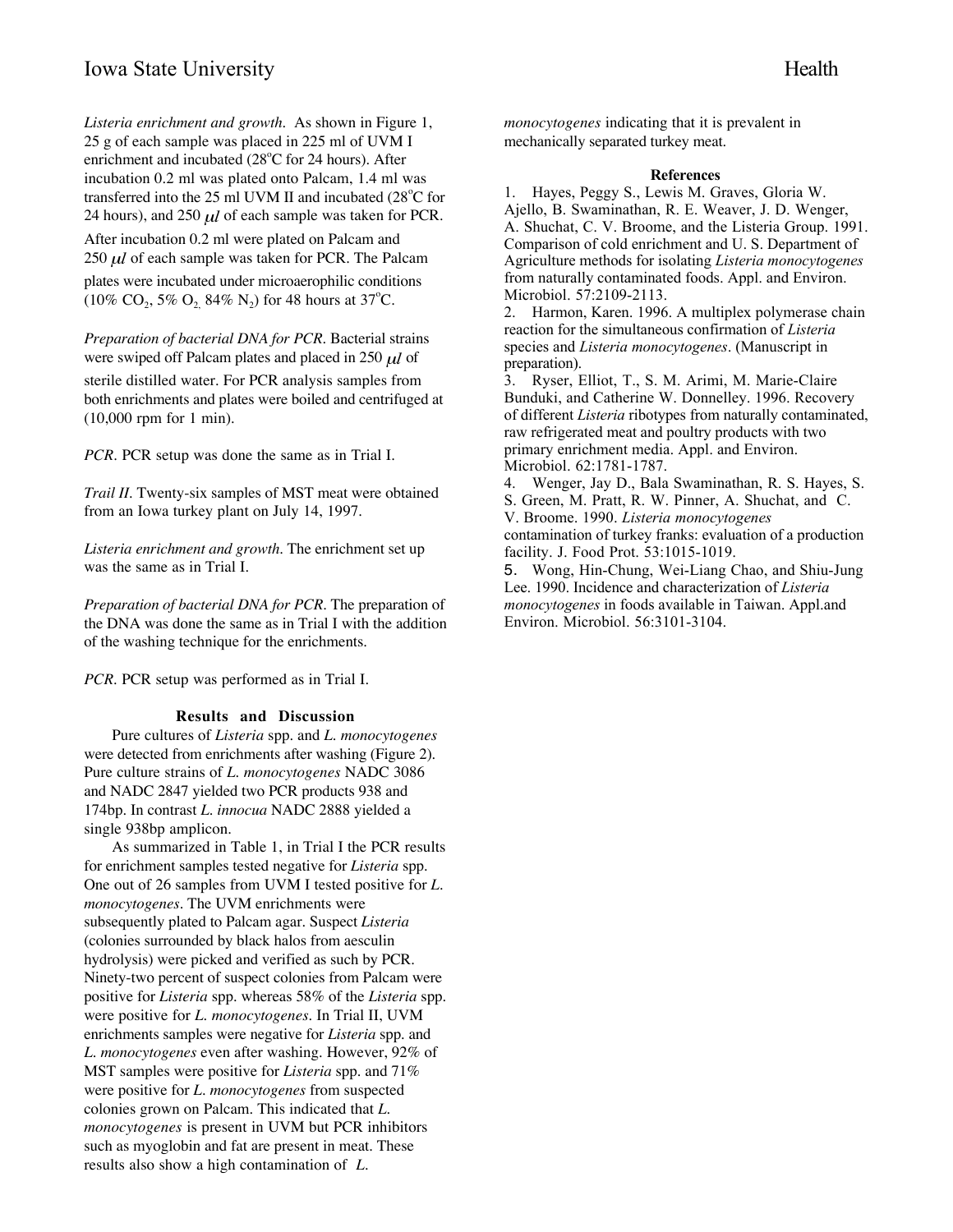



# **Table 1. Summary of PCR Results. Detection of Listeria and L. monocytogenes in UVM enrichment and plating to differential Palcam agar.**

|                                           | UVM I                                      |                                               |
|-------------------------------------------|--------------------------------------------|-----------------------------------------------|
| Trial I ( $n=26$ )<br>Trial II ( $n=28$ ) | Listeria spp.<br>0<br>0                    | L. monocytogenes<br>1<br>0                    |
| Total Positive (n=54):                    | 0                                          | 1                                             |
|                                           |                                            | UVM II                                        |
| Trial I ( $n=26$ )<br>Trial II $(n=28)$   | Listeria spp.<br>O<br>0                    | L. monocytogenes<br>0<br>0                    |
| Total Positive (n=54):                    | 0                                          | 0                                             |
|                                           |                                            | Palcam                                        |
| Trial I ( $n=26$ )<br>Trial II ( $n=28$ ) | <u>Listeria spp.</u><br>24(92%)<br>24(92%) | <u>L. monocytogenes</u><br>15(58%)<br>17(71%) |
| Total Positive(n=54):                     | 48                                         | 32                                            |